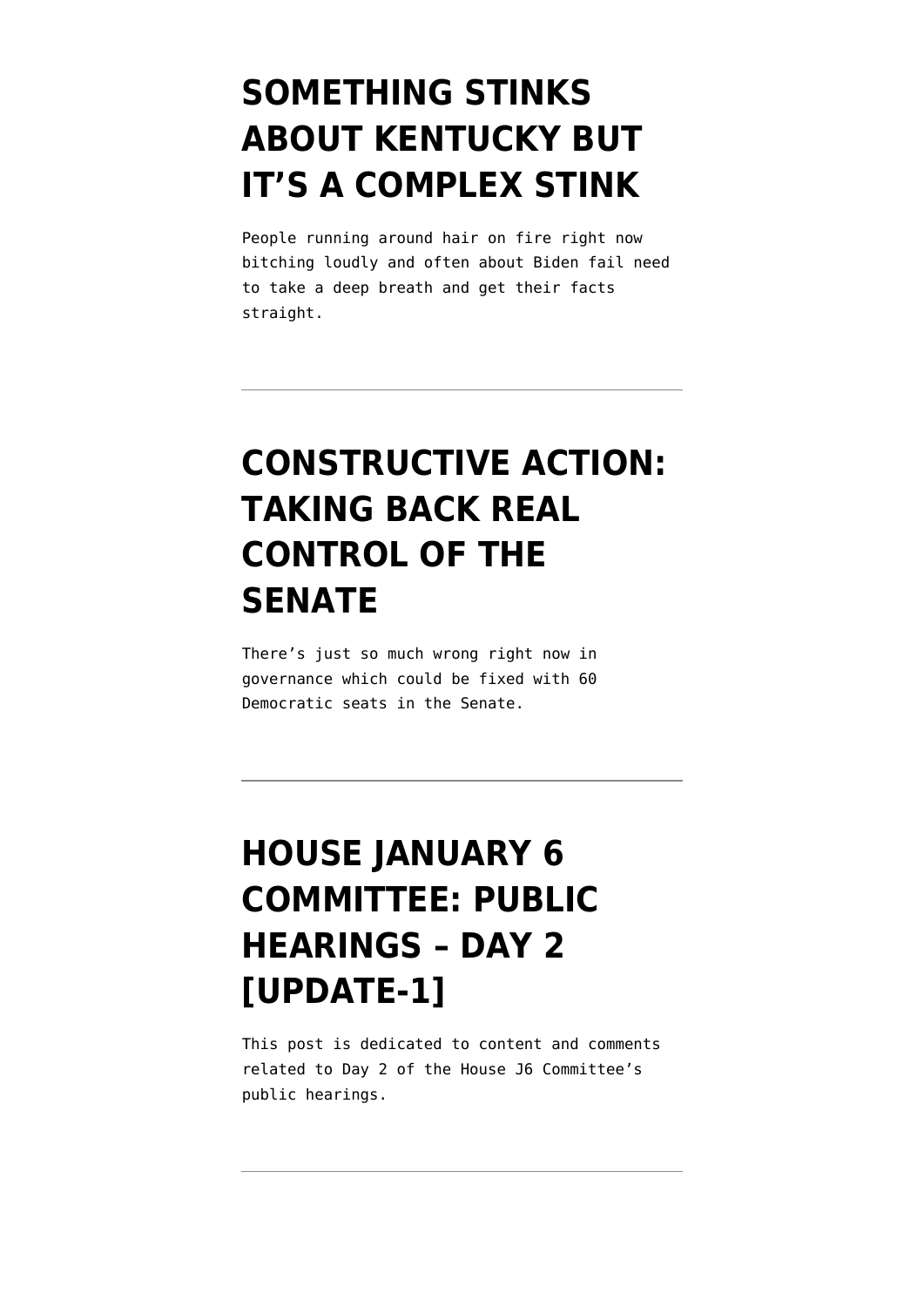## **[HOUSE JANUARY 6](https://www.emptywheel.net/2022/06/09/house-january-6-committee-public-hearings-day-1/) [COMMITTEE: PUBLIC](https://www.emptywheel.net/2022/06/09/house-january-6-committee-public-hearings-day-1/) [HEARINGS – DAY 1](https://www.emptywheel.net/2022/06/09/house-january-6-committee-public-hearings-day-1/) [\[UPDATE-1\]](https://www.emptywheel.net/2022/06/09/house-january-6-committee-public-hearings-day-1/)**

This post is dedicated to content and comments related to Day 1 of the House J6 Committee's public hearings.

#### **[IT'S YOUR ECONOMY,](https://www.emptywheel.net/2022/06/07/its-your-economy-stupid-gopr/) [STUPID GOPR](https://www.emptywheel.net/2022/06/07/its-your-economy-stupid-gopr/)**

Yet another Trumpy GOP candidate exposing his ignorance about the state's economy while punching down. Arizona, don't inflict this on yourself.

# **[3 THINGS: GOP'S](https://www.emptywheel.net/2022/06/06/3-things-gops-continuing-deadly-assault-on-america/) [CONTINUING DEADLY](https://www.emptywheel.net/2022/06/06/3-things-gops-continuing-deadly-assault-on-america/) [ASSAULT ON AMERICA](https://www.emptywheel.net/2022/06/06/3-things-gops-continuing-deadly-assault-on-america/)**

If uncontrolled guns were the only damage they inflicted on this country, but no – the Grand Old Party of Death goes wide.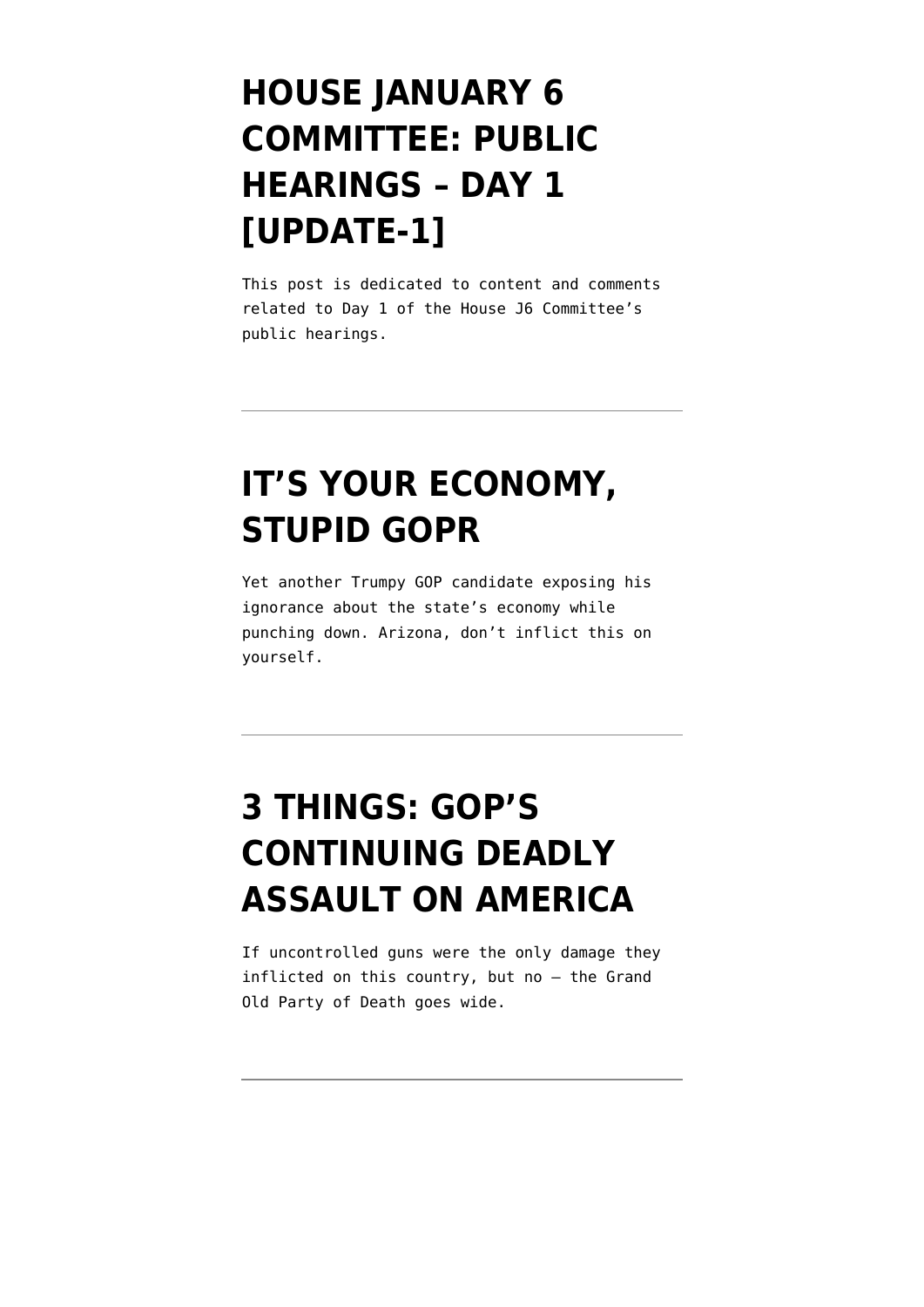### **[MUST-SEE TV: HOUSE](https://www.emptywheel.net/2022/06/02/must-see-tv-house-january-6-committee-hearings-begin-june-9-at-800-pm/) [JANUARY 6 COMMITTEE](https://www.emptywheel.net/2022/06/02/must-see-tv-house-january-6-committee-hearings-begin-june-9-at-800-pm/) [HEARINGS BEGIN JUNE 9](https://www.emptywheel.net/2022/06/02/must-see-tv-house-january-6-committee-hearings-begin-june-9-at-800-pm/) [AT 8:00 PM](https://www.emptywheel.net/2022/06/02/must-see-tv-house-january-6-committee-hearings-begin-june-9-at-800-pm/)**

Schedule your evenings accordingly, people. Public hearings begin next Thursday evening in prime time.

## **[SENATE DEMOCRATS'](https://www.emptywheel.net/2022/05/10/senate-democrats-unanimous-fail/) [UNANIMOUS FAIL](https://www.emptywheel.net/2022/05/10/senate-democrats-unanimous-fail/)**

Pat yourselves on the backs, Senate Democrats. Way to prove you're worth re-electing.

# **[THIS IS NOT HOW YOU](https://www.emptywheel.net/2022/04/04/this-is-not-how-you-wield-power-toxic-punditrys-lack-of-self-awareness/) [WIELD POWER: TOXIC](https://www.emptywheel.net/2022/04/04/this-is-not-how-you-wield-power-toxic-punditrys-lack-of-self-awareness/) [PUNDITRY'S LACK OF](https://www.emptywheel.net/2022/04/04/this-is-not-how-you-wield-power-toxic-punditrys-lack-of-self-awareness/) [SELF AWARENESS](https://www.emptywheel.net/2022/04/04/this-is-not-how-you-wield-power-toxic-punditrys-lack-of-self-awareness/)**

The real power to which MSNBC's Hasan and Mohyeldin deliberately turned a blind eye wasn't Nancy Pelosi's as House Speaker.

#### **[GASLIGHTING OF THE](https://www.emptywheel.net/2022/02/07/gaslighting-of-the-obstructive-kind/)**